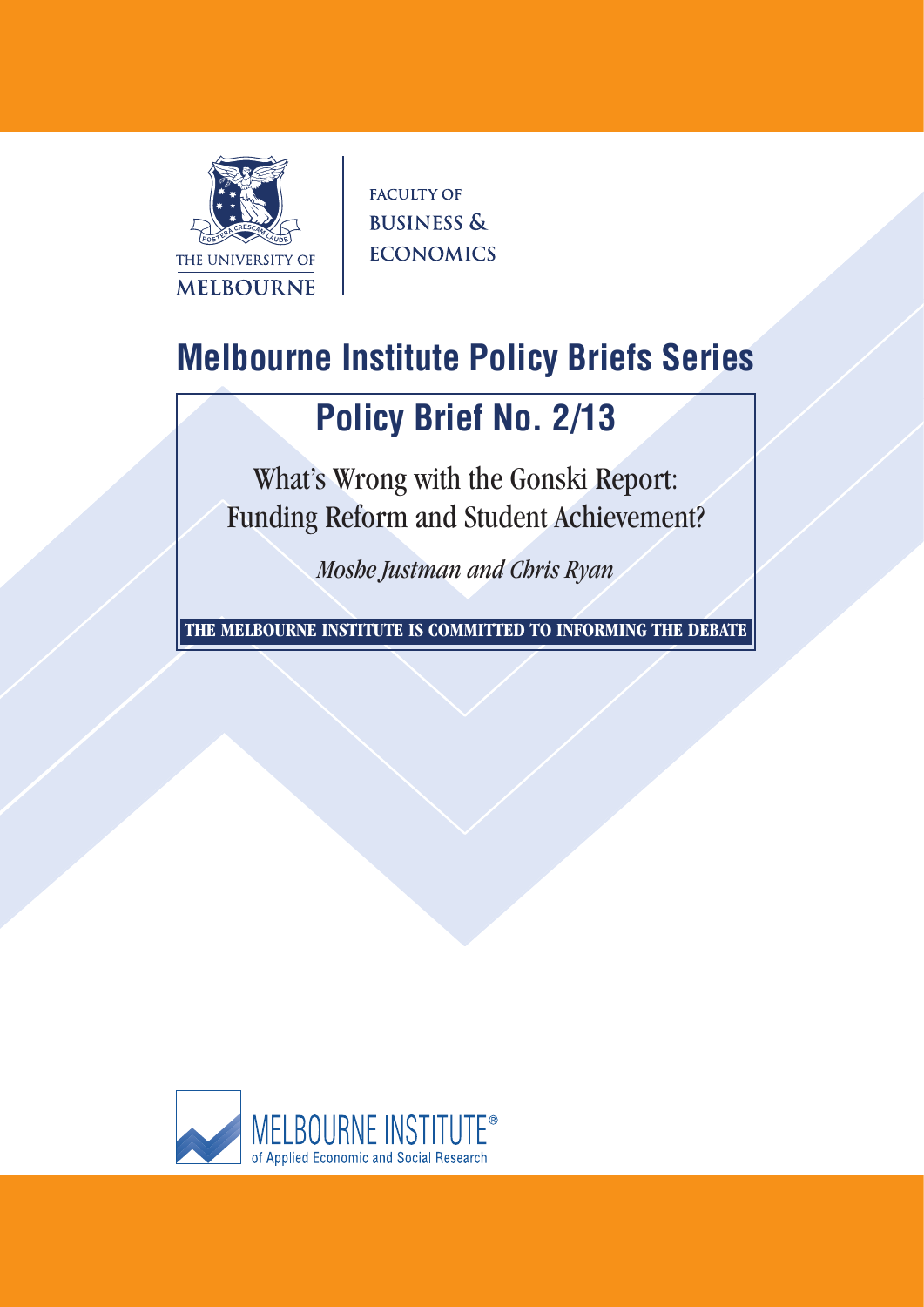### **What's Wrong with the Gonski Report: Funding Reform and Student Achievement?**

**Moshe Justman† and Chris Ryan‡**

**† Melbourne Institute of Applied Economic and Social Research, The University of Melbourne; and Department of Economics, Ben Gurion University, Israel ‡ Melbourne Institute of Applied Economic and Social Research, The University of Melbourne** 

**Melbourne Institute Policy Brief No. 2/13**

**ISSN 2201-5477 (Print) ISSN 2201-5485 (Online) ISBN 978-0-7340-4304-7**

**April 2013**

**Melbourne Institute of Applied Economic and Social Research The University of Melbourne Victoria 3010 Australia**  *Telephone* **(03) 8344 2100**  *Fax* **(03) 8344 2111**  *Email* **melb-inst@unimelb.edu.au**  *WWW Address* **http://www.melbourneinstitute.com** 

**Melbourne Institute Policy Briefs Series**

**Commencing in 2013 the Policy Brief Series is a new collection of research publications that will be produced by the Melbourne Institute. This series will examine current policy issues and will provide an independent platform to examine pertinent issues in public debate.**

**Log onto melbourneinstitute.com or follow @BusEcoNews for more details on this and other series from Australia's leading and longest standing research institute in the field of economics and social policy.**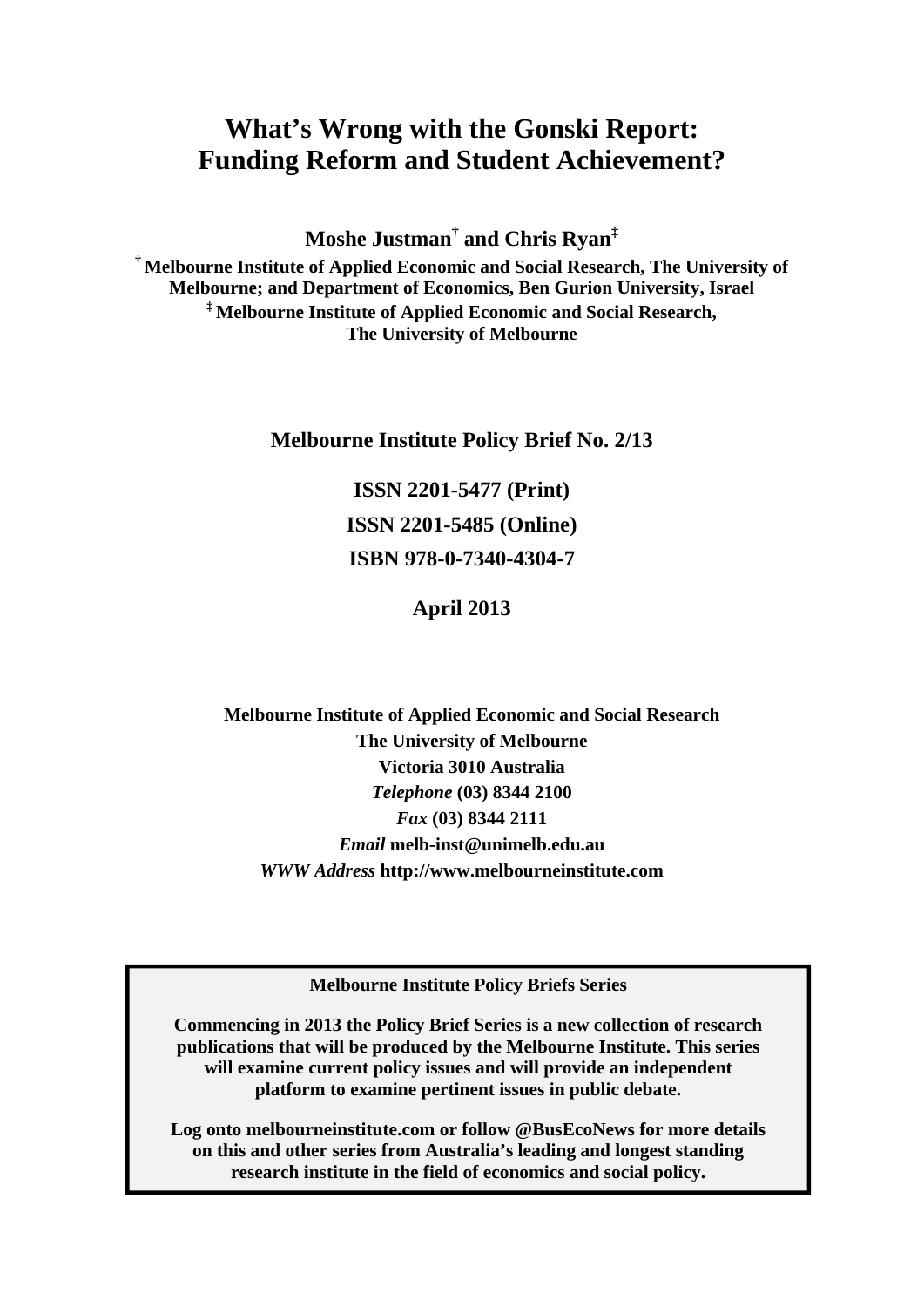### **Abstract**

This brief is critical of a number of important premises that lie behind the Gonski report on school funding and the proposed reforms based on that report by the Australian government. Specifically, we: see no reason to make performance on international tests an objective of Australian schooling; doubt the wisdom of increasing the role of the Australian government in schooling; argue the impact of additional resources on student achievement is likely to be small; view the resource standards calculated in the Gonski report as unlikely to achieve what they are intended to do; and believe there is really no possibility of constructing any such objective resource standards.

**JEL classification:** I21, I28, H52

**Keywords:** School funding, student achievement, international literacy tests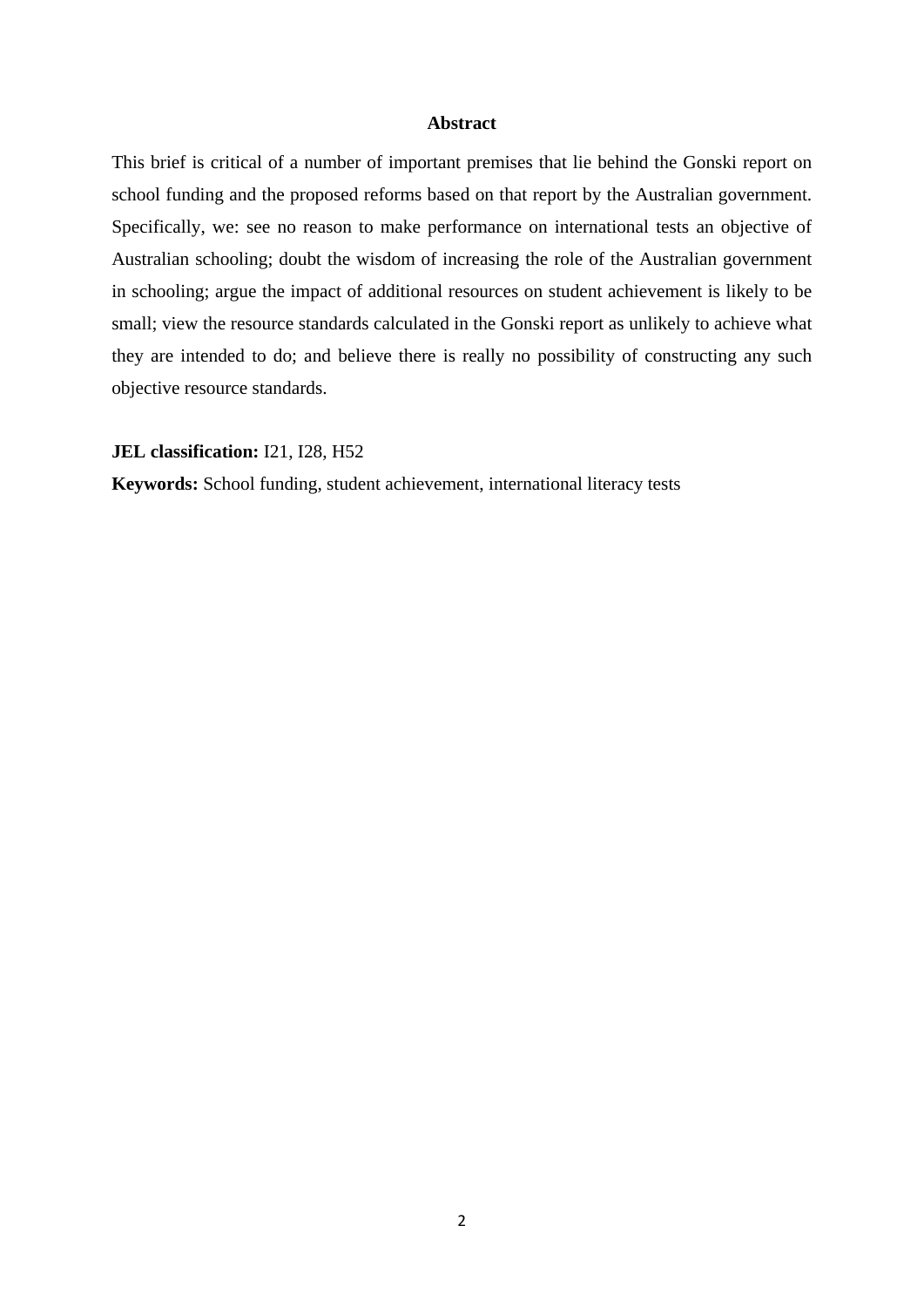The Gonski Report offers many valuable insights on Australia's education and puts forward far‐ reaching recommendations aimed at standardizing the formula that governs public funding of Australia's primary and secondary schools; removing the current division of funding that has the federal government supporting private schools and state governments funding public schools; and implicitly expanding the role of the federal government in Australian schooling.

The report by the committee of review, released in February 2012, was limited by its terms of reference to focus predominantly on funding, but recognised that funding was only one issue affecting student and school performance. It led to the reform agenda outlined by the Australian government in September 2012, in response to the report, which linked additional funding for schools to reforms aimed at raising teacher quality, increasing school-level autonomy and providing parents with better information. While promoting greater school-level autonomy, the Government at the same time claimed a greater role for itself in school education, a direction envisaged in the Gonski report itself.

While the general goals underlying the report, "that Australia must aspire to have a schooling system that is among the best in the world for its quality and equity" are certainly shared by all Australians, the report and the government's reform agenda rest on five faulty premises that undermine their usefulness as a cornerstone of Australian education policy.

1. International test rankings

The first faulty premise is that international tests—notably the OECD‐administered Programme for International Student Assessment (PISA)—are a useful and reasonably precise measure of the quality of education in Australia.

PISA simultaneously tests a large sample of fifteen‐year olds in reading, scientific and mathematical literacy in each of over sixty countries; and in 2009 Australia slipped to seventh place in reading and scientific literacy and to thirteenth place in mathematical literacy from its better placings in 2000.

The report finds cause for grave concern in this modest decline. It rightly notes that most of the "countries" that outperformed Australia in 2009 are located within the Asia–Pacific region (they include, as separate entities, the city of Shanghai and the territory of Hong Kong, neither of which participated in PISA in 2000), but then ominously repeats the OECD's warning that "advanced economies, like Australia, must not take for granted that they will always have skills and capabilities superior to those in other parts of the world."

This seems to ignore the fact that Australia outperforms the vast majority of countries that are culturally and economically similar to it. Improving its standing in PISA so that it becomes "one of the five leading countries in the PISA rankings", as the Prime Minister announced in September 2012 is probably as relevant a goal for the future of Australia's economy or society as regaining the dominant position it once enjoyed in international tennis.

International tests such as PISA are set by multinational teams of experts to reflect what they believe young people should know to prepare them for the future. It is not intended necessarily to reflect the curriculum taught in schools. Further, with the acceleration of technological change, these future needs are becoming more and more difficult to anticipate. Moreover, the challenges that education systems need to meet vary greatly from country to country. Australia's circumstances are in many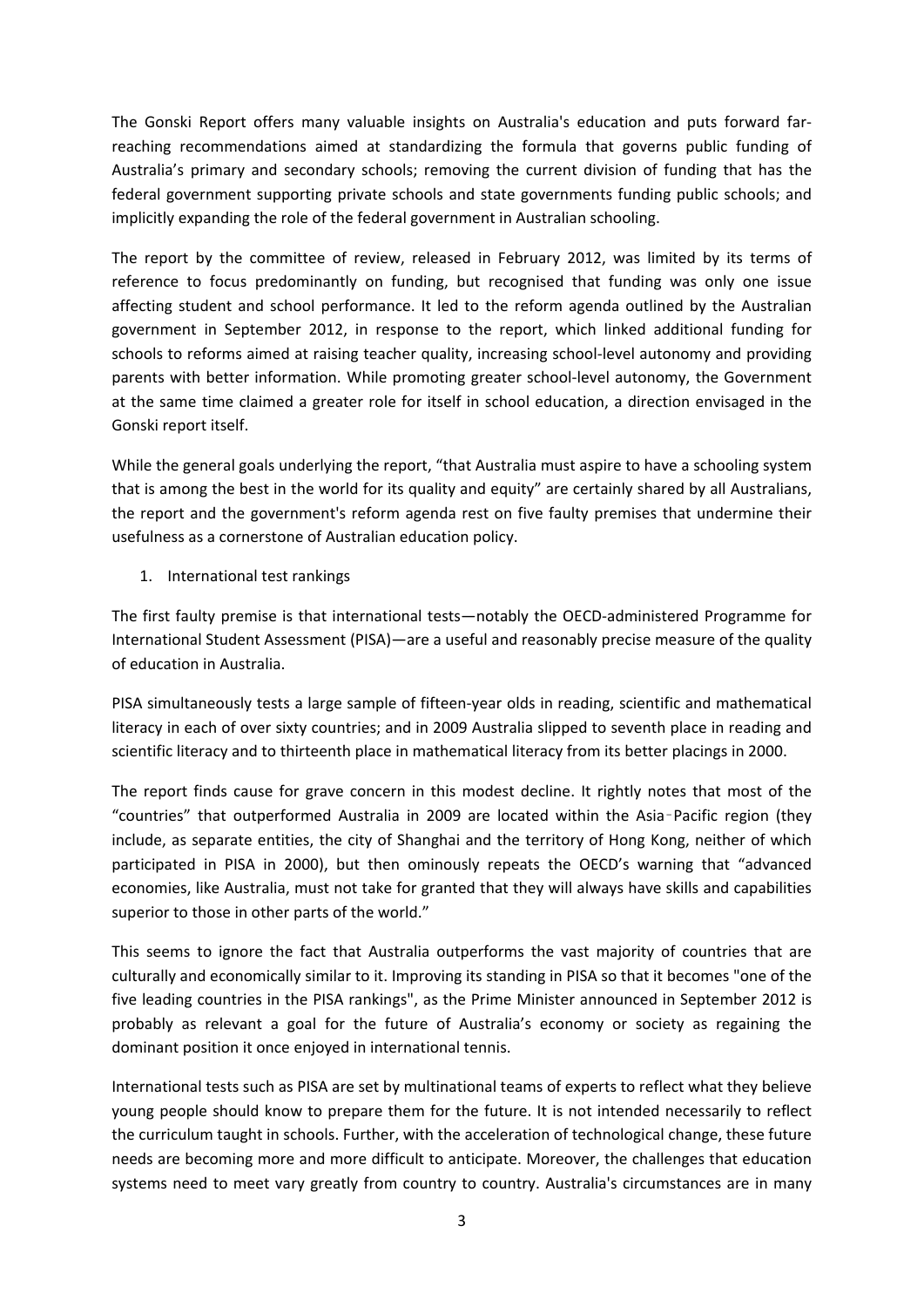respects unique. It is not clear at all that aligning Australia's education system more closely with PISA standards, when it is already performing well on these tests, will produce any economic or social benefits.<sup>1</sup>

Australia's economy and society have two defining features that set it apart from most other OECD countries. First, it is a resource‐rich frontier nation whose prosperity depends in large measure on successfully mining and harvesting these riches, often in difficult and dangerous physical conditions. This requires elements of personal fortitude, of physical stamina and resilience and of cooperation. Second, its situation on the outskirts of Asia's booming economies renders its economic prosperity increasingly dependent on its ability to assimilate the many new and diverse elements of its population in an integrated society, and prepare its students to function effectively in foreign cultures.

For young Australians, meeting these challenges may be no less important than acquiring the language, mathematics and science skills tested in PISA and similar international tests. The "top tier" school system required in this context must do much more than produce students who perform well in international tests. Australian parents, educators, administrators and politicians sense this, and have fashioned schools that strive to strike a balance between these diverse goals. It is a formidable challenge, which must be pursued with determination and imagination. If Australia is failing in these efforts it is cause for concern, but this will not show up on PISA.

2. Why should school systems be centralized?

The second faulty premise on which the Gonski Report and its associated reforms rest is the notion that a more centralized education system will function more efficiently, an assumption underlying its call for a larger role for the federal government in education. It is mistaken, in the first instance, because our knowledge of what works in education is still very imperfect and largely tacit. We may "know a good school when we see it," but that is very far from being able to identify "good" and "bad" schools in the systematic, objectively measurable way that centralized systems require. And we are even further away from being able to determine—in that same systematic, generalizable way—how to improve schools. Given our largely tacit understanding of what makes for a good school and how to make schools better, it is more effective to allow decisions to be made closer to the ground. We do not yet have the knowledge base for effective centralization. In any event, international evidence indicates that systems with strong central examinations and substantial school-level autonomy are most effective in promoting student achievement (for example, see Woessmann, Luedemann, Schuetz, and West 2009).

It is mistaken also because the circumstances of the various states are sufficiently different to warrant substantial differences in their education systems. Indeed, this variety in Australian education is not a weakness of the system but one of its key strengths. The autonomy of the states in education promotes innovation, and allows new ideas to be tried out on a relatively small scale. This is not to say that the federal government does not have an important role to play in

 $1$  To be clear – the authors support participation in large scale, standardised international test programs, but do not believe school system's objectives should be linked to the outcomes of these programs.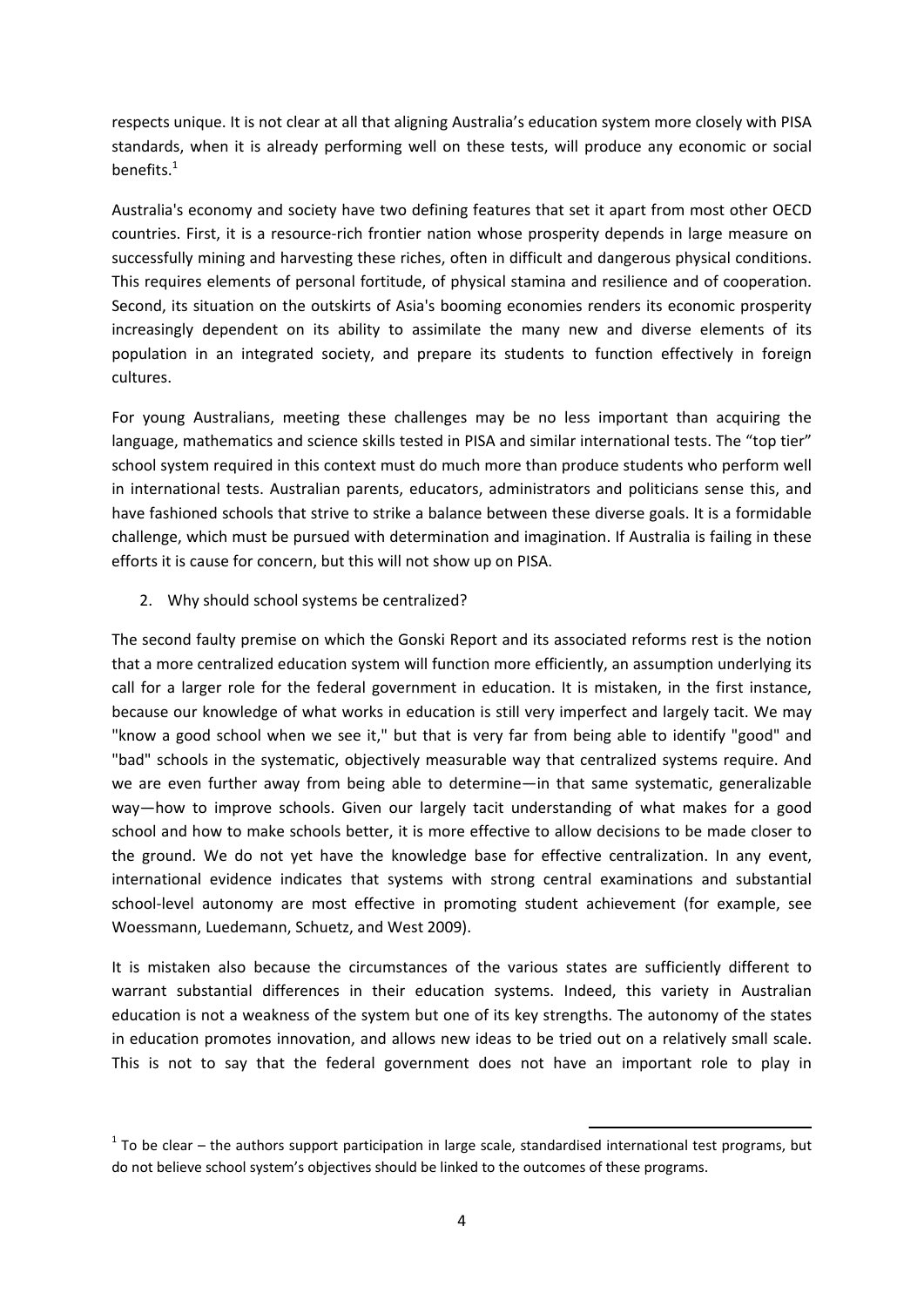education—but it is essentially the facilitating role it plays today in testing, in brokering the flow of new ideas and new knowledge on education, and in disseminating new ideas from abroad.

Indeed, whatever policy reforms are implemented in the wake of the Gonksi report, they offer a unique opportunity to learn what works by systematically evaluating their impact on student outcomes. To this purpose, the decentralized structure of Australian education can be used to identify the *causal* impact of these reforms on student achievement by staging their implementation differentially across jurisdictions and comparing the "treated" to the "untreated". This would provide us, at the very least, a better evidence base for further education reforms.

3. Is student achievement really affected by resources?

The third flawed premise on which the Gonski Report rests is that additional resources to schools will have a substantial impact on student achievement and improve their performance on standardized tests. The professional literature in economics and education suggests that the effect of additional resources on standardized test scores is, at best, small (see Kreueger 2003 and Hanushek 2006 in economics, while Hattie 2008 provides a summary of the education literature). This is true of both across the board increases in school resources, and of increases targeted specifically at disadvantaged students or schools.

Of course, if additional resources are focused specifically on the grade levels and subject matter of an international test such as PISA, earmarking added hours of instruction to this purpose and following a curriculum closely tailored to the test, this will surely improve Australia's standings in the test tables. Such an effort was recently implemented in Israel and sharply improved its relative performance on another international study, the Trends in International Mathematics and Science Study (TIMSS), and a similar earlier effort improved Germany's standings in PISA. But would such an effort truly serve the best interests of Australian education? It seems an unacceptably narrow view of the purpose of the school system and of the set of skills it should equip young Australians with.

Applying added resources more equally, to all grade levels and subjects, will diffuse their impact and have a much smaller effect on achievement. This means that any substantial improvement in achievement can only be "bought" with a very large increase in resources, probably much larger than that envisaged in public debate since the release of the report. This presumably is why the Australian government linked the additional resources to other reforms to improve student achievement. The evidence is much stronger that organizational and operational arrangements can influence achievement, though exactly which package of reforms might achieve this remains contentious.

4. What's wrong with the Gonksi resource standard?

A further flawed element of the Gonski Report is in its proposed calculation of the Schooling Resource Standard (SRS)—the base funding level per student all schools would receive. Partly this reflects the role played by so called Reference Schools in the calculation of the SRS, and partly the flawed logic of the methodology used to estimate the SRS, which does not stand up to scrutiny.

Analysis undertaken for the Gonski report identified a set of "Reference Schools" that were used implicitly to assess the level of resources necessary for all schools to achieve a desirable standard of achievement. These were schools whose students meet a specified achievement standard—that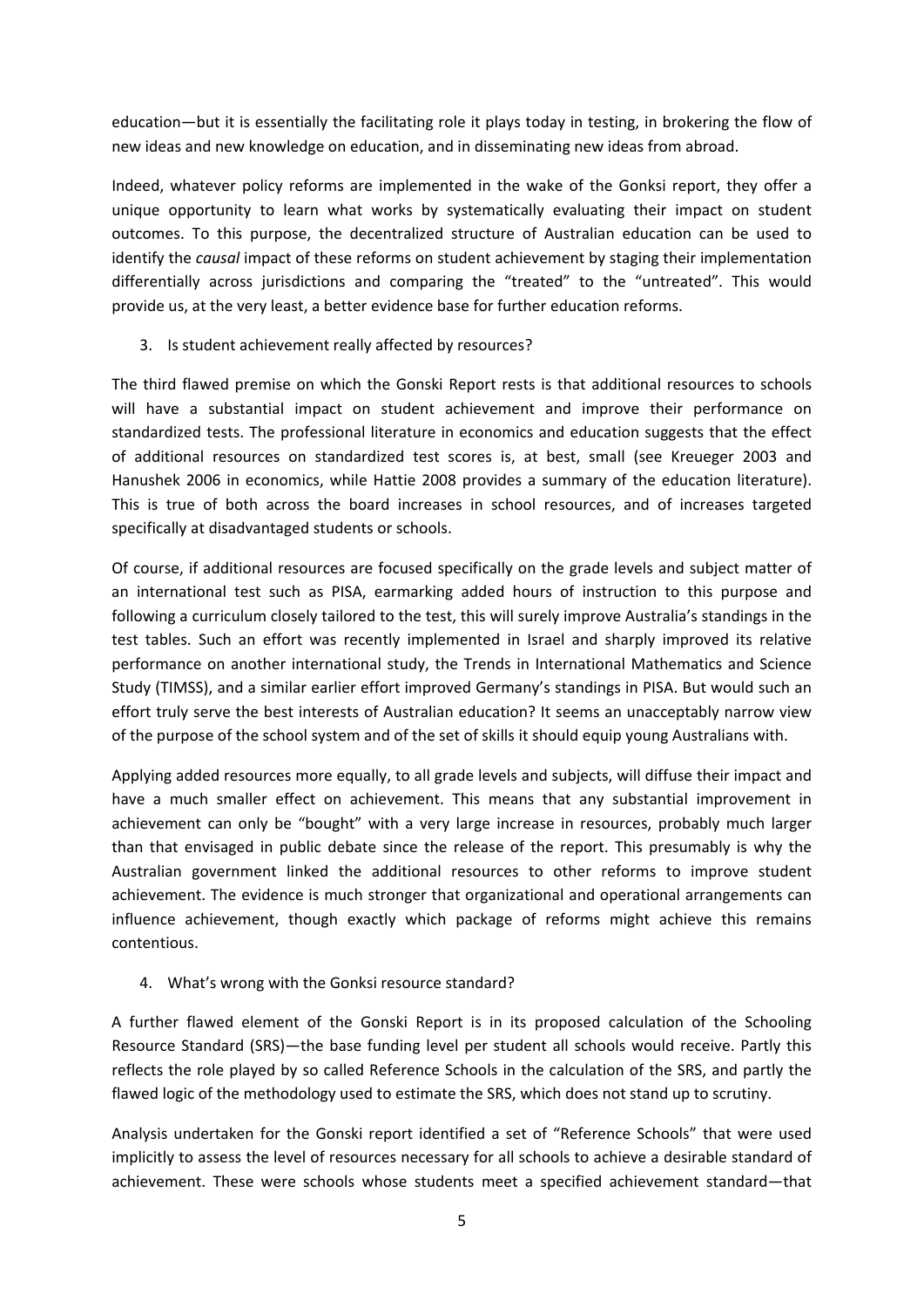80% of students at the school met or exceeded the national minimum standard for their year level in reading and numeracy, in all calendar years from 2008 to 2010. By this standard, Reference Schools constituted around one‐sixth of Australian schools.

This approach to the selection of Reference Schools is flawed because it fails to control for the impact of student background on student achievement, confounding it with the contribution of the school itself to the achievement of its student body. Only when the effect of student background is subtracted from the nominal school effect, in identifying "good" or successful schools, can the relationship between resources and school performance be meaningfully investigated.

The technical documentation to the Gonski report indicates that these Reference Schools are then used in a very puzzling way to estimate the SRS. While the Gonski report is premised on the idea that resources can affect achievement, the SRS is based on estimates that reflect the reverse relationship —one where the level of resources available to schools are explained by their characteristics, including whether they are a Reference School (i.e. a high performing school or not)*.*

At the end of all the "science" in the technical documentation, the main factor that determines the general level of the resource standard is an assumption made with very little discussion or justification, namely that it should be based on a particular set of regression estimates that relate school characteristics to resource levels.<sup>2</sup> There is absolutely nothing about these estimates that produces resource standards associated with any specified level of student achievement, since no achievement standard was built into the regression equation. There is nothing about the procedure that justifies any claim that the resulting resource standard will allow schools receiving them to educate students to "top tier" status in either international tests or any broader domain of real importance. This leads us to conclude that the actual Schooling Resource Standards used in the Gonski report are essentially arbitrary, and despite the veneer of technical sophistication in their construction, do not have a sound methodological basis.

5. Can there be any objective resource standard?

The final flawed premise on which the Gonski Report rests that we deal with here—and politically this may be its fatal flaw—is the notion that there can be any objective, professional basis for determining the appropriate level of public funding of private schools. This goes beyond any methodological criticism of the specific formula used to argue more generally that there is no objective criterion that can possibly resolve this inherently political issue. Public financing of private education promotes individual choice and obviously benefits those who choose private education. At the same time, by predominantly helping the stronger elements of Australian society avoid the relative deprivation of public schools for their children, it widens socio‐economic gaps and undermines the country's social and cultural cohesion.

Public education In Australia accounts for only 60 per cent of students in primary and secondary schools, much less that in the United States and most European countries. There clearly is a case to be made for putting more money into public schools to make them more attractive to students from stronger socio‐economic backgrounds, but it is inherently a political case, and given the large share

<sup>&</sup>lt;sup>2</sup>The specific set of regression estimates were for schools at the 25th percentile of resources—rather than the  $50^{th}$ , 75<sup>th</sup> or any other percentile.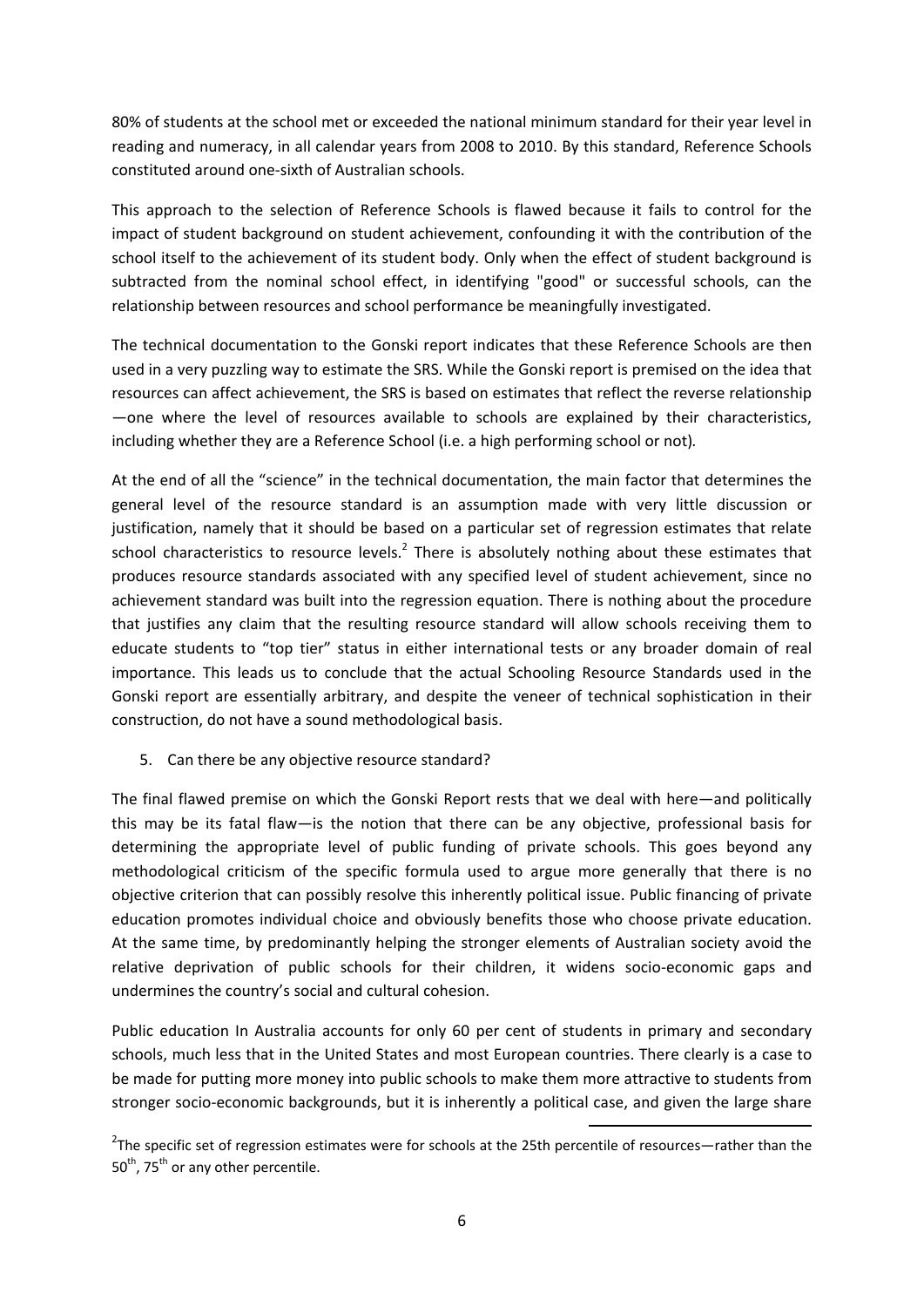of Australians with a personal stake in private education, it is quite possibly not one that can be made successfully. The status quo reflects a political balance; it can be challenged directly, but it is not likely to be upended by a scientific formula, correct or incorrect, devised by a panel of experts. Whatever formula is proposed will be judged by the ultimate subjective criteria: Am I getting more than before? Am I getting as much as others are getting? Such concerns cannot be countered by arguing that these changes are necessary for raising PISA scores.

A crisis might "help": a crisis followed by general agreement that the present situation is disastrous and anything else would be better. But there is no such crisis. Most people would say that schools could be improved (though there may be less agreement on exactly how); all education systems face problems and challenges on an ongoing basis. The current funding system is certainly untidy and difficult to administer. But none of this amounts to a state of crisis that has everyone setting aside their individual concerns and rallying round a concerted effort to "put things right."

In the absence of such a crisis, and of a compelling case for greater centralization, and in light of a general intuitive understanding that further incremental improvements in PISA rankings are not all that significant, the public debate over the Gonski Report, as a cornerstone of federal education policy, will continue to focus on who gets what, and who retains control over what. This has already generated a great deal of heat while drawing attention away from a useful public discussion of the challenges facing Australian education today, for which the non-prescriptive parts of the Gonski Report provide a very useful basis.